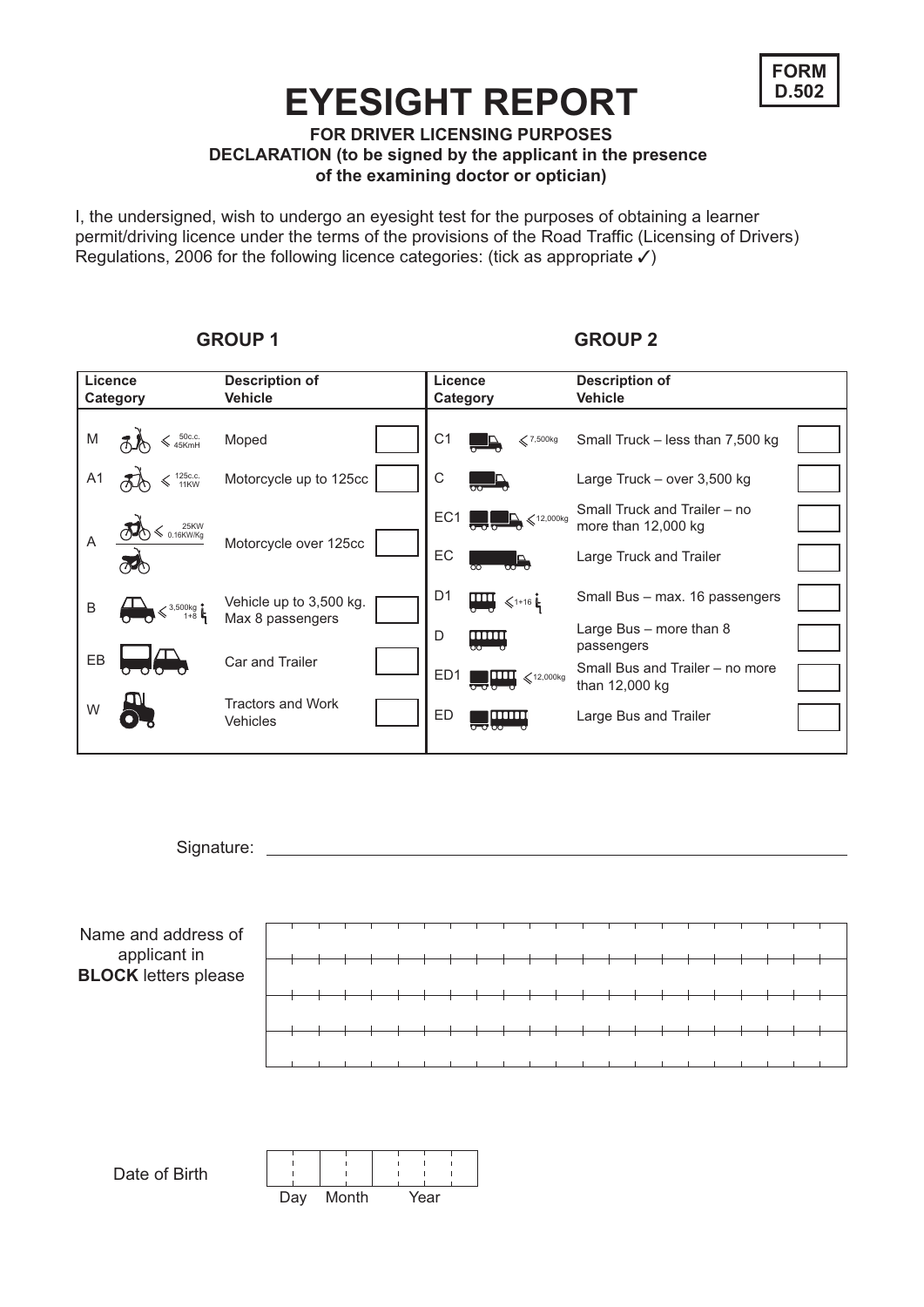## **EYESIGHT REPORT**

**THIS REPORT MUST BE:**

- **a) COMPLETED BY A DOCTOR OR OPTICIAN WHOSE NAME IS ENTERED IN THE GENERAL REGISTER OF MEDICAL PRACTITIONERS OR IN THE REGISTER OF OPHTHALMIC OPTICIANS, IN IRELAND, AND**
- **b) SUBMITTED TO A LICENSING AUTHORITY WITH AN APPLICATION FOR A DRIVING LICENCE/LEARNER PERMIT WITHIN ONE MONTH OF ITS COMPLETION.**



I, the undersigned registered medical practitioner/registered ophthalmic optician (delete as appropriate), hereby report that:-

- the applicant has signed the declaration in my presence
- I have examined the eyesight of the applicant by reference to the prescribed standard.
- in my opinion, the applicant (please tick the appropriate box(es) below)

|                                                                                                                                                                                                | meets the prescribed standard set out for the categories in Group 1 | and Group 2<br>(Place 'X' in Group 2 box if not applicable)                                         |
|------------------------------------------------------------------------------------------------------------------------------------------------------------------------------------------------|---------------------------------------------------------------------|-----------------------------------------------------------------------------------------------------|
|                                                                                                                                                                                                | needs to wear corrective lenses to meet the standard set out below. |                                                                                                     |
|                                                                                                                                                                                                | fails to meet the standard set out below                            |                                                                                                     |
| My opinion as to the applicant's eyesight is that the applicant is fit to drive vehicles of the categories<br>indicated from any date up to 4 calendar months from today's date.<br>Signature: |                                                                     |                                                                                                     |
|                                                                                                                                                                                                | Date of eyesight examination:<br>Year<br>Month<br>Day               | <b>Stamp of Doctor</b><br>$\Omega$ r<br><b>Ophthalmic Optician</b><br>whose name is on register, in |
|                                                                                                                                                                                                | Telephone Number:                                                   | <b>Ireland</b>                                                                                      |